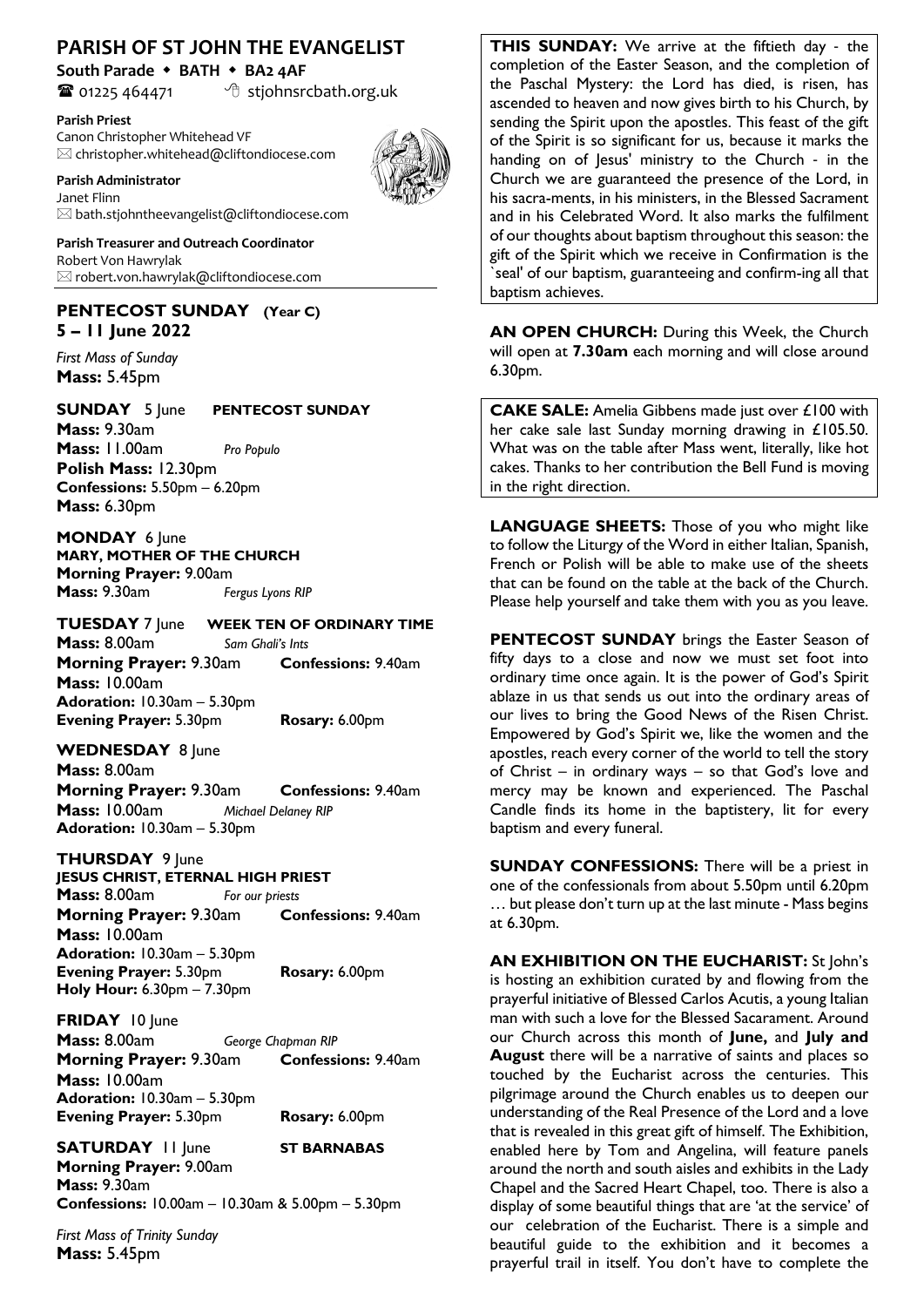exhibition all at once; you can come back! Use the trail in such a way that end in the Sacred Heart Chapel during the week for a time of prayer.

**FIRST COMMUNION 2022**: The children will gather again on **Wednesday 8 June** in the Church at 4.30pm as they prepare for their First Communion. The rehearsal allows them just to find their feet! We continue to keep them in our prayers – Matvey, Kryzsztof, Gabriel, Alicja, Aleksander, Ronnie, Kaiser, Patryk, Jewel, Agata, Laurie, Oscar, Rafferty, Frances, Calogero, Domenico, Amelia, Lena, Erin, Isabella, Julia, Aiden, Hudson, Benitha, Isobella, Filip, Adeleine, Nadia, Patryk, Nela, Sophia, Daniel, Maisy, Enrick, Laura, Lena, Aleksandra, Aleksander, Zofia, Mariella and Renee. First Communion this year will be celebrated on **Sunday 12 June** at 2.30pm and 4.30pm.

**ADORATION:** Adoration continues to grow beyond Pentecost now. The two evening periods of prayer are to be extended so that in the week leading up to Corpus Christi, there will each Thursday, Friday and Saturday evening from 7pm until 8am the following day. It is so good to encounter people who cross our threshold to be drawn into the tranquillity and peace that comes from being before the Lord. Each day (Tuesday – Friday) the Blessed Sacrament is exposed in the Sacred Heart Chapel after the 10.00am Mass until 5.30pm. If you want to offer yourself for an hour's prayer – either in Church during the day or in the Chapel for one of the evenings - do 'sign up'.

**ORDINATION OF JOSEPH MEIGH**: Deacon Joseph has been at St Mary's this last ten months or so and is to be ordained priest at the Cathedral on Saturday 9 June. You are warmly invited to come along to the ordination and St Mary's have arranged a coach. The coach leaves at 9.30am from St Mary's and will return, leaving the Cathedral at 1.30pm. £10 coach fare. You'll need to contact St Mary's to reserve a space on the bus. bath.stmary@cliftondiocese.com

**WORSHIP AND PRAISE** during Adoration on a Wednesday from 12.30pm until 1.30pm. Do come along – prayer and music before the Lord.

**FRIDAY LUNCHES:** Friday lunches have borne fruit in simply bringing people together across the weeks of Lent and Easter. They have been such a good thing – seeing 20, 25, 30 people sat down in conversation around a delicious meal – that they continue now beyond the Easter Season. All you need do is turn up. A hearty fresh soup, with fresh bread, fruit and cheese await you… all served and laid up for you, too. Come and enjoy the conversation and the company. **Every Friday at 12.30pm.**

**LECTIO DIVINA:** The final session takes place on **8 June – 11am** in the Adoration Chapel. Caroline Price has taken us on a journey of discovery into praying the Word of God and now there is an opportunity to draw together those who may want to start up a new Lectio group or join with the Monday group. Come along and see!

**CHILDREN'S ADORATION** each Friday at 4.30pm in the Sacred Heart Chapel. This simple hour before the Blessed Sacrament is an opportunity to draw families

together in stillness and in prayer. Do come along if you can.

**THE CLUB:** The Club meets on **Tuesday 7 June** for a Jubilee Tea at **2pm** in the Hall. It would be good to see folk come together for this Club afternoon. Don't have such a big lunch that day… you'll be well fed and the conversation is always good. If you are free for the afternoon and would like to enjoy company and conversation, please come along. It is a great way of keeping the Jubilee Celebrations going for just a little longer. There's freshly made sandwiches, deliciious cakes and lashings of tea on offer. All you need to do is come along and enjoy the afternoon of being together. All are most welcome.

#### **THE SYNOD – A DIOCESAN PRESENTATION:**

Bishop Declan invites every parish to an evening liturgy at the Cathedral on **June 22 at 7pm** when he will also present Clifton's Synod report to each parish. Fr Christopher will be accompanied by our three Synod Delegates in receiving the report on behalf of the parish… but it would be good if others were there in the gathering. You will need to register your 'presence', and to facilitate this, you are asked to book onto the event via this link (Eventbrite): eventbrite.co.uk/e/evening-liturgy-synodtickets-327123734897

**WORLD YOUTH DAY LISBON 2023:** World Youth Day will next take place in Lisbon in 2023. The Department for Adult Education and Evangelisation is organising an eight-day pilgrimage from **July 31 to August 8, 2023** for young adults [18-35] in our diocese. The provisional plan is to spend six nights in Lisbon and two nights in Fatima. There will be formation sessions for the group before the pilgrimage to build community and support one another in our faith journey. If you are interested in learning more about the Clifton Diocese World Youth Day 2023 Pilgrimage, and will be at least 18 years old on 1 April 2023, please register your interest at adult.education@cliftondiocese.com - Please spread the word to any young adults you know who may be interested in attending World Youth Day!

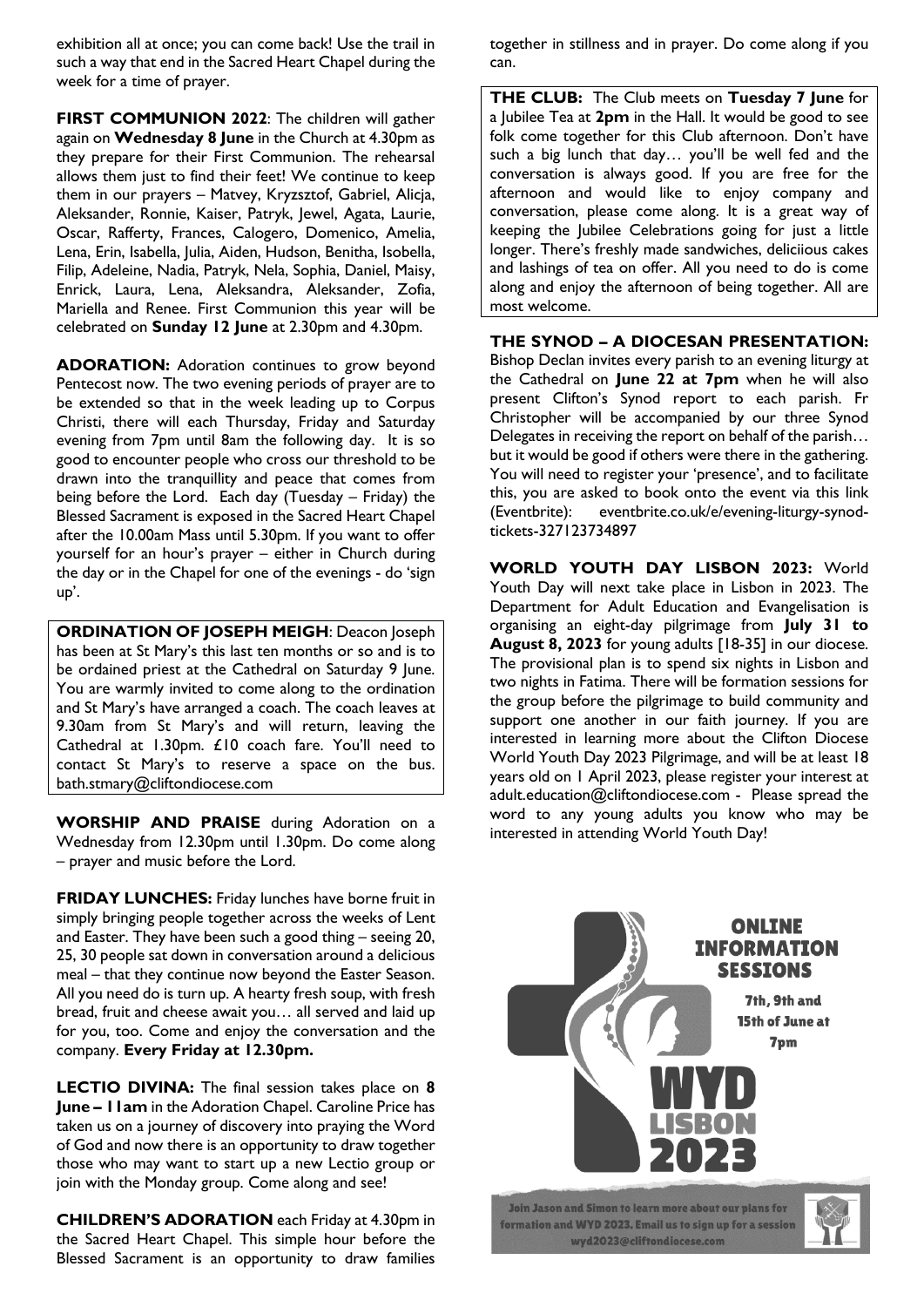**MARRIAGE MASS – SATURDAY 2 JULY:** Bishop Declan is celebrating Mass in the Cathedral on Saturday 2 July (12 noon) and is inviting all married couples to join him. He will send a personal invitation to those couples who are celebrating significant anniversaries during 2022 or those who will marry during this year. If you are celebrating a 25th, 40th, 50th, 60th, 65th, or 70th anniversary during 2022 or getting married this year please email adult.education@cliftondiocese.com so that a personal invitation can be sent out, leaving details of your names, address, and the number of years you are both celebrating.

**VOTIVE CANDLES:** If you would like to offer one for your intention for the week, please use the brown envelopes by either chapel and pop them into the parish office. They cost £5 and each candle will be labelled with the donors intention and hung in the votive glasses for the week.

## **THIS WEEK'S VOTIVE INTENTIONS**

**Sacred Heart:** *Intentions of the Mawhood Family* **Lady Chapel:** *Intentions of the Mawhood Family*

**A STAY IN HOSPITAL?** If you or a a member of your family is going into the Royal United Hospital, please contact ruh-tr.chaplaincy@nhs.net or call the RUH Chaplaincy 01225 428331 on arrival. It can be such a useful thing to know so that the Chaplaincy team can call upon you.

**FOR YOUR PRAYERS:** We remember **Colin de Paul**  who died during this last week. His funeral will be here at St John's but arrangements have yet to be completed over the Bank Holiday. May he rest in peace.

**A PARISH CENSUS 2022:** So many of you have started signing up using the Census facility on the parish website. The online facility allows you to fill in your details online and update as-and-when. But what if you are not connected or do not have computing facilities? The system will also allow new arrivals and returners to be part of the process and also offer us a clear vehicle of contact and communication. We can use this opportunity to explore a harvest of skills and gifts that can be put to good use with a very clear *follow up* to ensure that what is offered is made good use of. The Parish Census team, drawn together, will begin to make things available for you. If you are no online and need a little help the Census Team will be at the back of the Church one weekend to help you out. If you want to look here, **stjohnsrcbath.org.uk/parish-census/** then you can begin to 'sign up'.

### **FINANCE NEWS:**

Last Sunday's collection: £911.79 Online and Contactless Giving: £357 Standing Orders: £978 Gift Aid on S/O: £244 Candles: £173.42 *Thank you*

**GIFT AID ENVELOPES:** Don't forget that if you are putting cash into the collection and you pay UK tax, you can add an extra 25% in tax recalimed to your gift simple because you fill out one of the white envelopes and pop

your offertory into that. That GA bonus makes such a difference... at not extra cost to you! Just take the time to complete the simple form on the envelope.

**CRICKET TEAM**: The St John's Church cricket team are in full swing with their matches for the new season. We have five matches in June staring on 8 June with a match against Buro Happold. We would love to encourage players of all ages & abilities to get involved and play for us. For more details please contact David Parker on dwparker2018@virginmedia.com

**ST GREGORY'S SCHOOL**: Open Mornings which will be from 9am until 11am on Tuesday 21, Wednesday 22 and Thursday 23 June. All visitors must book an appointment in advance via the school website at Saint Gregory's Summer Open Events – Saint Gregory's Bath (st-gregorys.org.uk)

**VESPERS FOR CORPUS CHRISTI:** Corpus Christi is celebrated on **Sunday 18 June**. We can gather for sung Evening Prayer at 5.00pm with Exposition of the Blessed Sacrament. There will be a procession of the Blessed Sacrament with Benediction over the city of Bath at the West Doors of the Church. It gives us opportunity to come before this great Sacrament of Christ's presence and to pray for the people of our city.

**RECRUITMENT TO THE BOARD OF TRUSTEES – PRIOR PARK SCHOOLS:** Prior Park Schools is partnering with Nurole, the leading board-level hiring platform, to recruit new Trustees. You can find out more and register your interest here. For any questions please contact william.prescott@nurole.com. For an informal and confidential discussion, you can also contact John Shinkwin who is the Chair of Trustees jshinkwin@priorparkschools.com or Emma Sandberg, Director of Operations and Finance and Clerk to Trustees esandberg@priorparkschools.com .

**OUR DIACONAL STUDENTS** are here with us at St John's next Saturday. They join us for Mass and for Morning Prayer and then use the space for a quiet day's reflection. We hold them in our prayers.

**FR PRATAP'S AUTUMN VISIT:** Many of you support the work and mission of Fr Pratap through the Monsignor Kelly Fund. Fr Pratap will be making a visit to the UK in September and october and is due to visit Bath from **8 – 14 October**. He will be making an appeal whilst here for support for some projects he is involved within the Diocese. Remember, the best way and the safest way to send Fr Pratap your offerings is through the Mgr Kelly Fund. Money is transferred in a safe way.

**GLASTONBURY PILGRIMAGE:** Bishop Declan is inviting our diocesan community to gather together at the diocesan shrine of Glastonbury on **Sunday 10 July.** Keep the date free.

**WEDDING THIS WEEK:** This coming Saturday we welcome Stefan Shaw and Betsy Gaitan Andrade to celebrate their wedding.